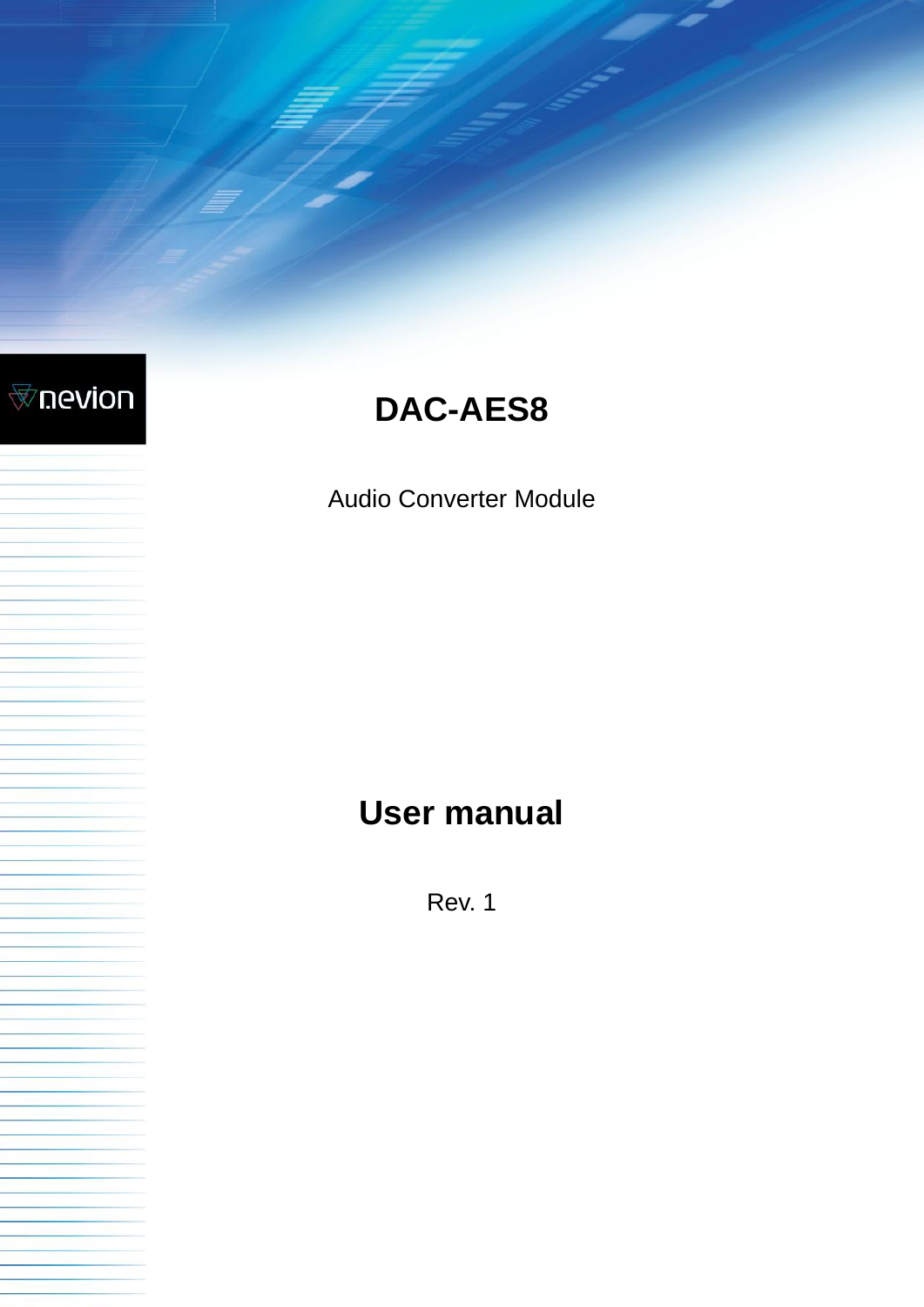## Nevion Support

Nevion Europe

P.O. Box 1020 3204 Sandefjord, Norway Support phone 1: +47 33 48 99 97 Support phone 2: +47 90 60 99 99 Nevion USA

1600 Emerson Avenue Oxnard, CA 93033, USA Toll free North America: (866) 515-0811 Outside North America: +1 (805) 247-8560

E-mail: [support@nevion.com](mailto:support@nevion.com)

See<http://www.nevion.com/support/> for service hours for customer support globally.

## **Revision history**

Current revision of this document is the uppermost in the table below.

<span id="page-1-0"></span>

| Rev. | Repl.                    | <b>Date</b> | Sign       | <b>Change description</b> |
|------|--------------------------|-------------|------------|---------------------------|
|      |                          |             |            |                           |
|      |                          |             |            |                           |
|      |                          |             |            |                           |
|      |                          |             |            |                           |
|      |                          |             |            |                           |
|      |                          |             |            |                           |
|      |                          |             |            |                           |
|      |                          |             |            |                           |
|      |                          |             |            |                           |
|      | $\overline{\phantom{a}}$ | 2012-03-16  | <b>MDH</b> | <b>First Release</b>      |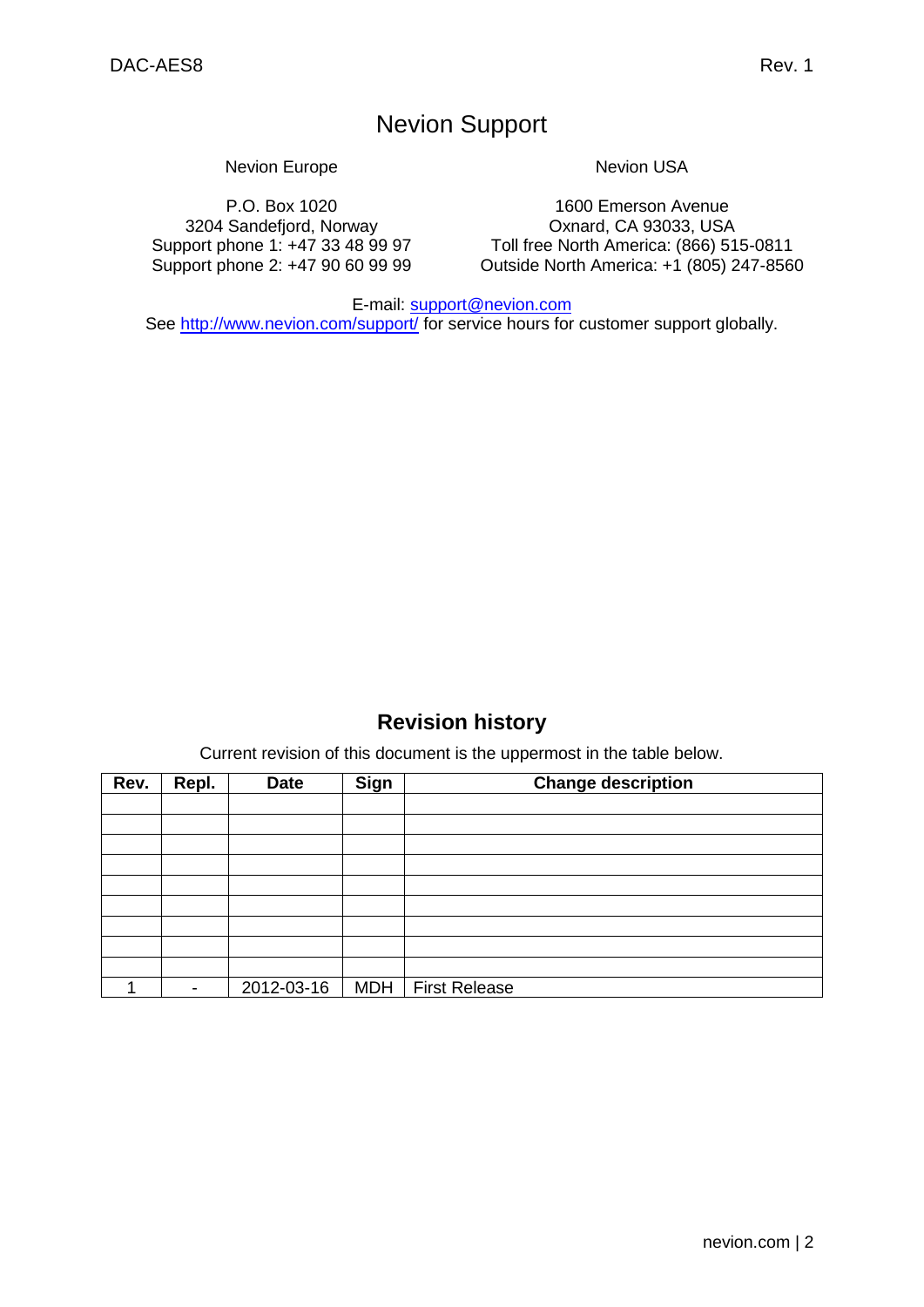## **Contents**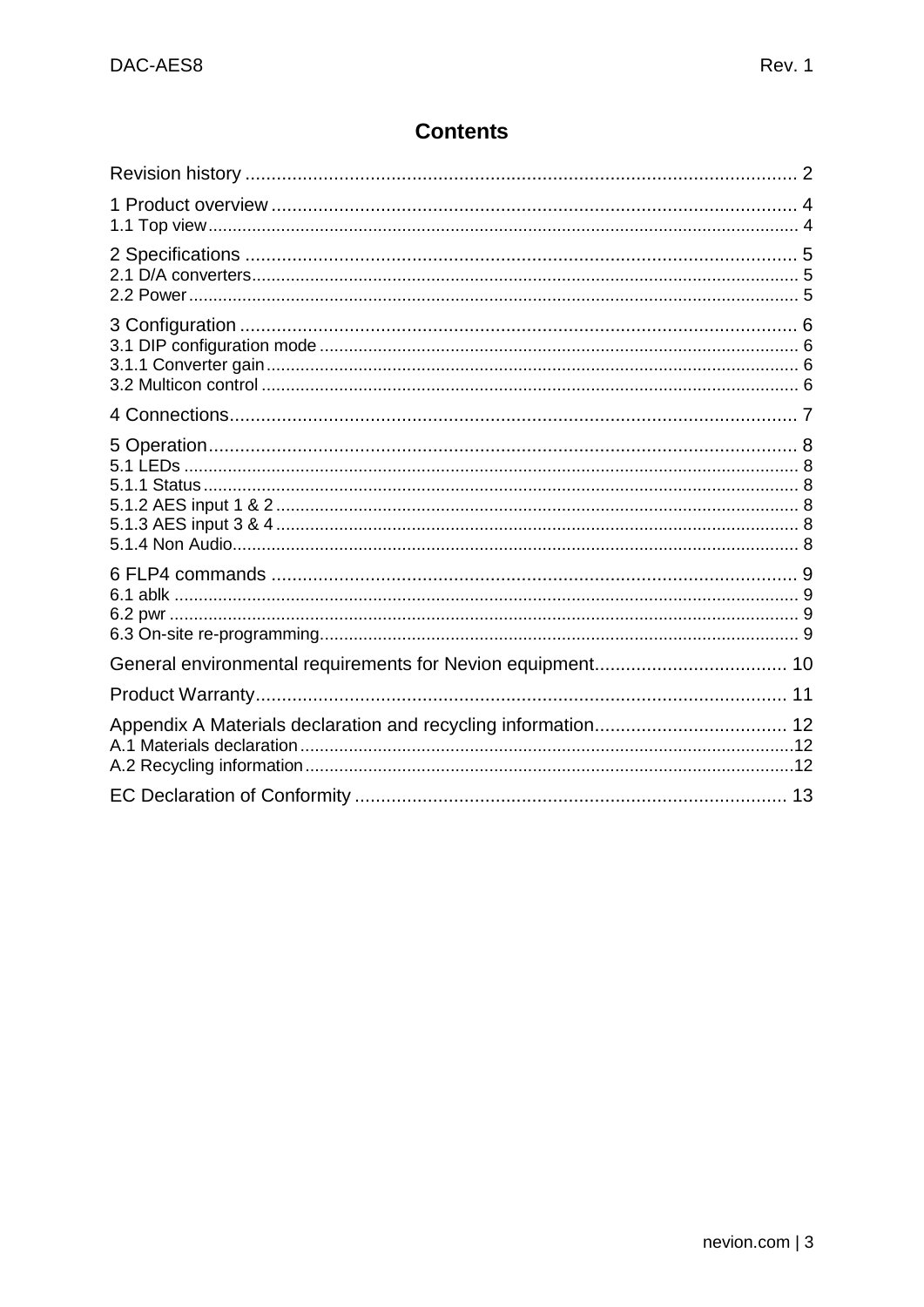## <span id="page-3-0"></span>**1 Product overview**



The DAC-AES8 has four stereo D/A converters on a single module. The module may be used as a normal Flashlink module in the original frame, N boxes and Flashcase but may also be used in the new frame in the half width slots as an auxiliary module for the Flashlink XMUX embedder modules.

The gain of the converters may be set on the DIP switches on the module or with the GYDA Multicon system controller. The gain settings on the D/A converters may be set to a level from +24dBu with 1 dB steps.

The converters are calibrated with low impedance sources and high impedance terminations. The outputs are fully compatible with 600 ohm inputs. True 600 ohm outputs are available through special backplanes but the output voltages set with the DIP switches and viewed through GYDA will be 6 dB too low.

The D/A converters will accept sample rates up to 192 kHz.

The analogue audio outputs will be muted if the input signal validity bit shows an invalid sample or if the signal is not normal PCM audio.

#### ասա инин  $\bigcirc$ **COBBBBB** l õõoooooo ांगागा imm ra<br>Sa Sa sa sa

<span id="page-3-1"></span>**1.1 Top view**

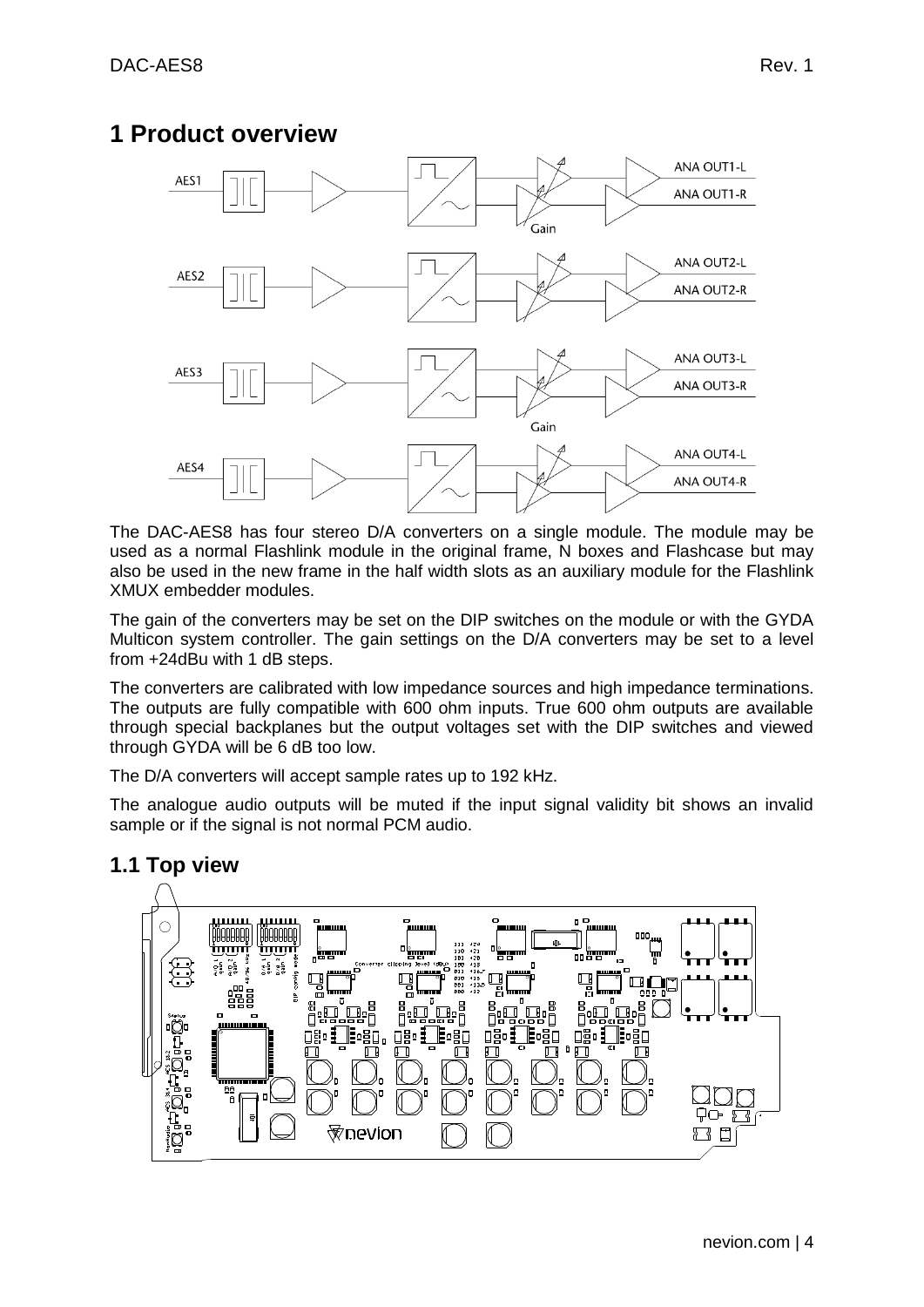## <span id="page-4-0"></span>**2 Specifications**

## <span id="page-4-1"></span>**2.1 D/A converters**

| Differential output impedance:            | 53 ohms.                                      |
|-------------------------------------------|-----------------------------------------------|
| Common mode output impedance:             | 20 kohm.                                      |
| Level precision:                          | $\pm$ 0.1dB where Z <sub>load</sub> > 10 kohm |
| Maximum signal level (0 dBFS):            | +24dBu or lower in 1 dB steps.                |
| Common mode voltage tolerance:            | $+50V, -0.1V$                                 |
| Frequency response:                       | 20 Hz $-$ 20 kHz $\pm$ 0.1 dB                 |
| Pass-band ripple:                         | $\pm$ 0.002 dB                                |
| Stop band attenuation:                    | 60 dB                                         |
| Dynamic range <sup>1</sup> :              | Min. 103 dB(A) <sup>2</sup>                   |
|                                           | Typ. 109 $dB(A)$ 0 dBFS = $+18dBu$            |
| THD+N @ 1 kHz, -1 dBFS:                   | Max. -85 dB, typical -85 dB.                  |
| Intermodulation distortion <sup>3</sup> : | Max. -75 dB                                   |
| Crosstalk:                                | Max. -90 dB, typical -95 dB.                  |
| CMRR (1kHz BBC method):                   | Max. 40 dB, typical 46 dB.                    |
| Digital input standard:                   | AES3 110R differential                        |
| Sample frequency:                         | 32 kHz to 192 kHz                             |
|                                           |                                               |

### <span id="page-4-2"></span>**2.2 Power**

| $+5V$  | 0.200A | 1.0W  |
|--------|--------|-------|
| $+15V$ | 0.050A | 0.75W |
| $-15V$ | 0.047A | 0.71W |

 1 |THD+N of -60 dBFS 1 kHz signal| + 60.

 $^2$  Dynamic range is a function of full scale level. Minimum result is obtained with 0dBFS = +12dBu<br><sup>3</sup> Signal at -12 dBFS, SMPTE 4:1 60 Hz + 7 kHz.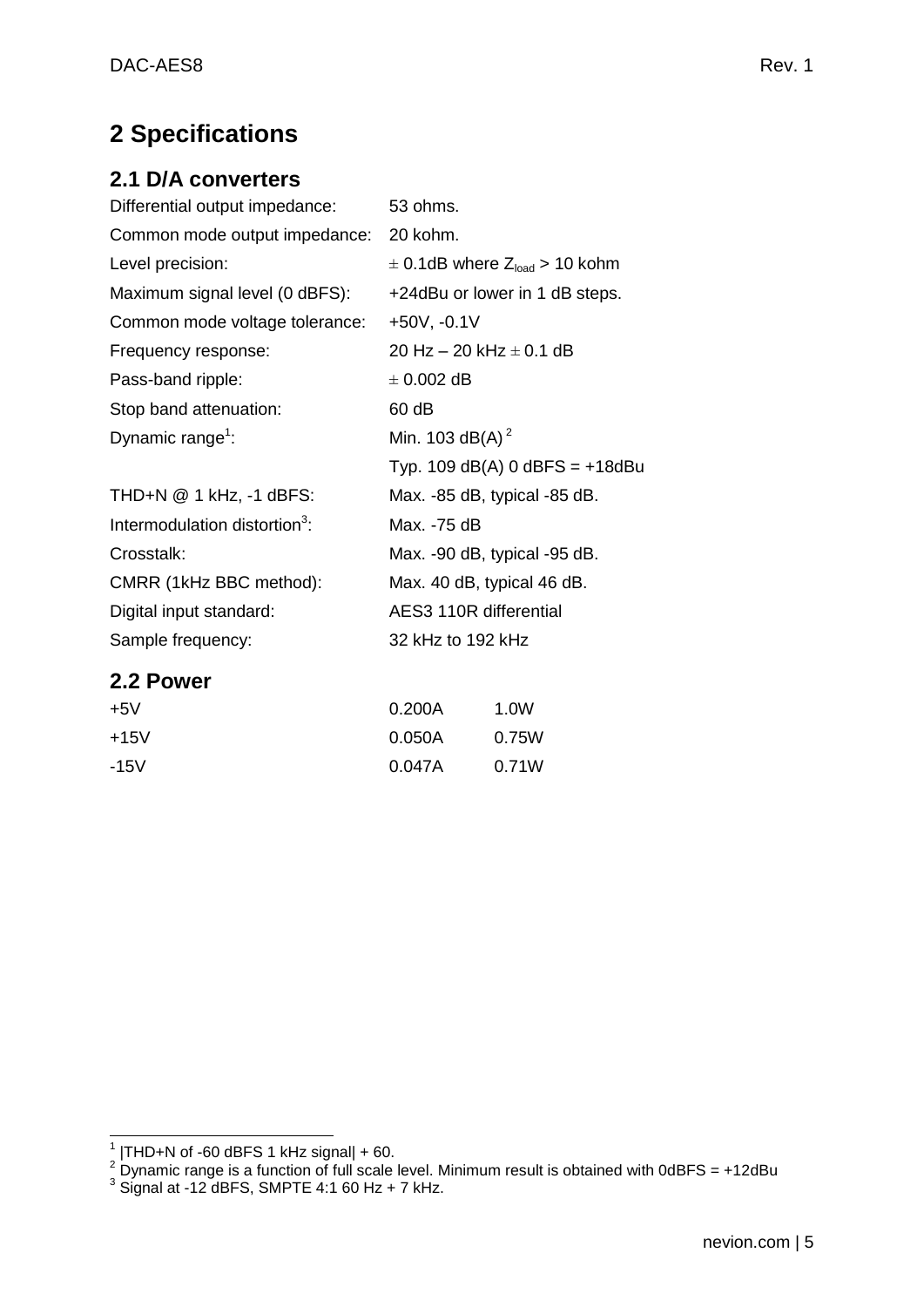## <span id="page-5-0"></span>**3 Configuration**

The module has one main configurable parameter.

1. Converter gain

As all Flashlink modules, the module either uses the internally stored configuration, or uses the configuration on the DIP switches. The DIP switch labeled "DIP config mode" controls this behavior.

### <span id="page-5-1"></span>**3.1 DIP configuration mode**

SW2.8 is the DIP config mode switch.

**On:** The card will be configured with the other DIP switches. The module will not accept commands from the system controller but may be monitored.

**Off:** The module will be configured with the internally stored configuration and may be controlled with FLP4 commands as listed in chapter 6.

As with all Flashlink modules, stored configurations in the Multicon controller will be applied to a module that is plugged into a running system, provided that the switch is off and that the last module present in the system was of the same type.

A module with SW2.8 on, plugged into a running system will overwrite the stored configuration in the Multicon controller with its own configuration.

#### <span id="page-5-2"></span>**3.1.1 Converter gain**

The DIP switches are grouped as sets of three switches for each of the stereo converters. The levels correspond to the maximum sine wave level, otherwise known as 0 dBFS.

| <b>Switches</b>  | 000   | 001            | 010 | $\bigcap$ 1 | 100 | 101   | 110   | 444 |
|------------------|-------|----------------|-----|-------------|-----|-------|-------|-----|
| Max. level (dBu) | $+12$ | $\pm 1\Lambda$ | +15 |             | 1 Q | $+20$ | $+21$ |     |

These values are chosen as being the most used levels in the broadcast industry. Custom values are available, contact Nevion support or your local sales representative.

### <span id="page-5-3"></span>**3.2 Multicon control**

The module may be monitored and controlled with the Multicon system controller. The converter gains may be remotely controlled through the module"s configuration page of the system controller.

The AES digital audio input signal presence and the onboard power levels are presented on the info page. Alarms are generated for AES input loss and power supply violations.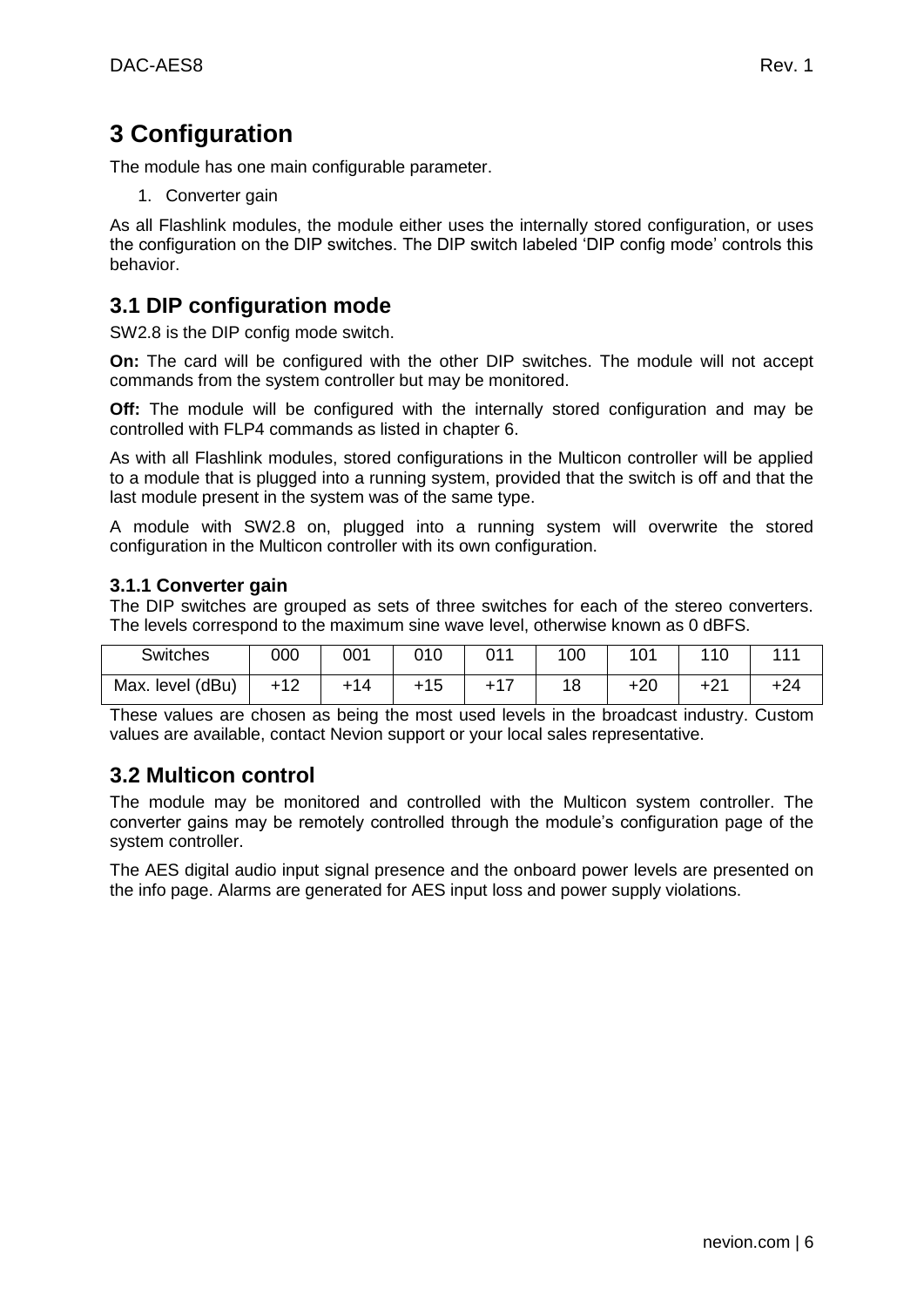## <span id="page-6-0"></span>**4 Connections**

The standard backplane supplied with the DAC-AES8 is the ADDA-AES8-C1.



This backplane uses the standard pin assignment for the female DB-25 and a similar one for the female DA-15 as shown below.

| XLR No. |                                                         | Signal                           |                                                                  |                              |                                                                                                                   |                           | o۳                                            |                 |
|---------|---------------------------------------------------------|----------------------------------|------------------------------------------------------------------|------------------------------|-------------------------------------------------------------------------------------------------------------------|---------------------------|-----------------------------------------------|-----------------|
| 1       | Output                                                  |                                  | Analogue                                                         | 1L                           | gnd                                                                                                               | ಸಿರ                       | פנ                                            | gnd             |
| 2       | Output                                                  |                                  | Analogue                                                         | 1R                           | +                                                                                                                 | ្តិឲ្<br>ឌឲ               | Ω                                             | gnd             |
|         |                                                         |                                  |                                                                  |                              | gnd                                                                                                               | 80                        | Ōº                                            | +               |
| 3       | Output                                                  |                                  | Analogue                                                         | 2L                           | +                                                                                                                 | ನ೦                        | o۳<br>ο∞                                      | gnd             |
| 4       | Output                                                  |                                  | Analogue                                                         | 2R                           |                                                                                                                   | ನಿ                        | Dr                                            | +               |
| 5       | Output                                                  |                                  | Analogue                                                         | 3L                           | gnd<br>+                                                                                                          | ≗α<br>$^{\circ}$ O        | ტი                                            |                 |
| 6       | Output                                                  |                                  | Analogue                                                         | $\overline{\text{3R}}$       |                                                                                                                   | Ē٥                        | C                                             | g <sub>nd</sub> |
| 7       | Output                                                  |                                  | Analogue                                                         | 4L                           | gnd                                                                                                               | $\overline{\mathbf{c}}$   | ு⊲<br>O∘                                      | $\pmb{+}$       |
| 8       | Output                                                  |                                  | Analogue                                                         | $\overline{4R}$              | +                                                                                                                 | ≌O<br>ΞO                  | ο∾<br>o                                       | gnd<br>+        |
|         | Signal<br><b>AES</b><br><b>AES</b><br><b>AES</b><br>AES | Input<br>Input<br>Input<br>Input | $\overline{\mathbf{1}}$<br>$\overline{2}$<br>$\overline{3}$<br>4 | gnd<br>+<br>gnd<br>$\pmb{+}$ | Ó™<br>$\mathbf{C}$<br>Ο<br>ΞO<br>ø۰<br>$^{\circ}$ Q<br>O۴<br>$\tilde{=}$ 0<br>O۰<br>ΞØ<br>$\epsilon$<br>Ō٠<br>ං ල | +<br>+<br>•9<br>$\ddot{}$ | g <sub>nd</sub><br>gnd<br>$gn$ $\overline{d}$ |                 |
|         |                                                         |                                  |                                                                  |                              |                                                                                                                   |                           |                                               |                 |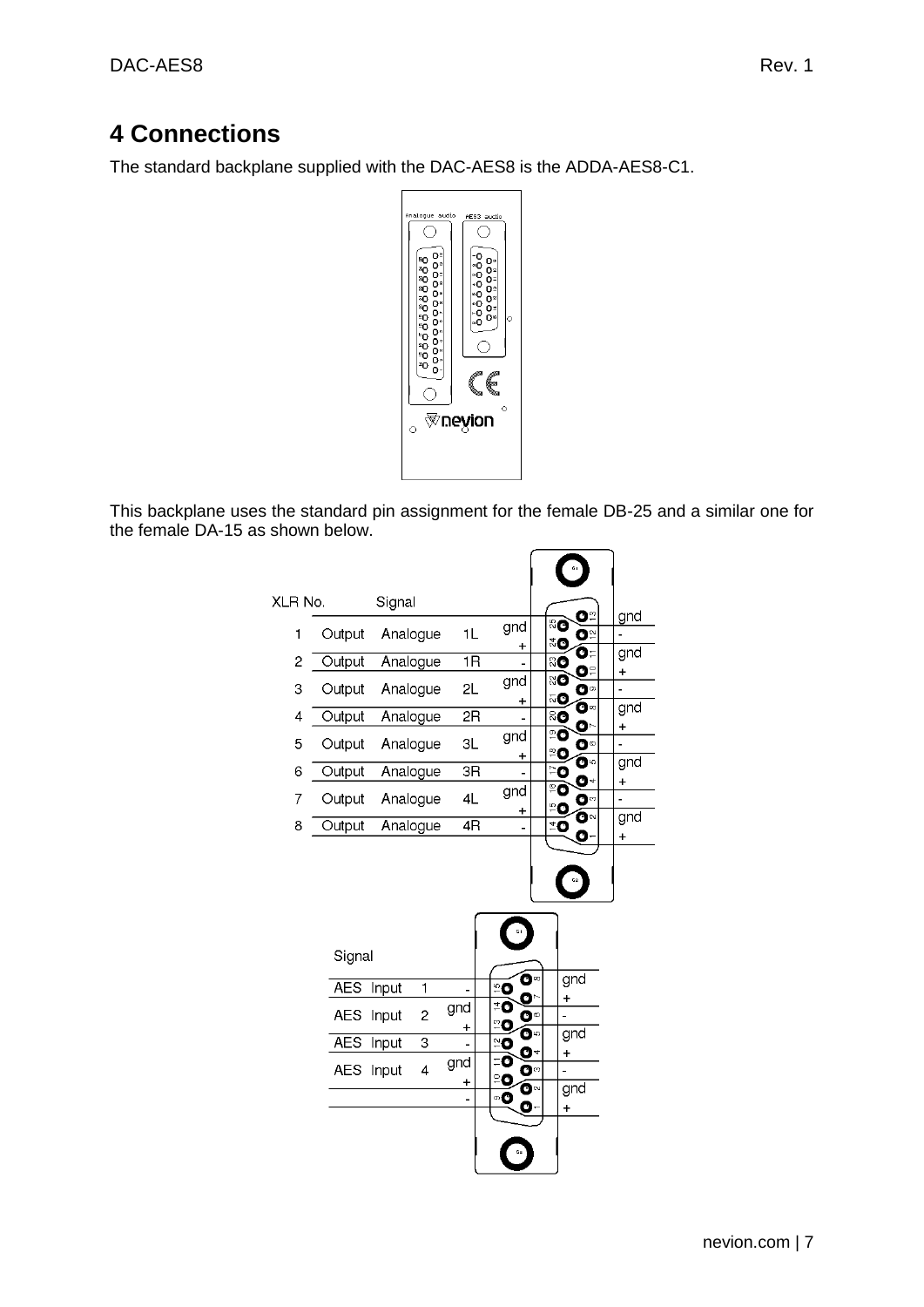## <span id="page-7-0"></span>**5 Operation**

## <span id="page-7-1"></span>**5.1 LEDs**

The module has four LEDs.

#### <span id="page-7-2"></span>**5.1.1 Status**

The Status LED is green when the module is programmed and functioning normally. It will turn red for 1 second when power is applied and then turn green. Orange indicates that the module is not programmed, or is in the process of being programmed. It will turn red if there is something wrong with the power supply levels.

#### <span id="page-7-3"></span>**5.1.2 AES input 1 & 2**

The LED is green when both AES signals is received correctly.

The LED is red if there are no inputs or both signals have errors.

The LED is orange if one of the signals is present.

#### <span id="page-7-4"></span>**5.1.3 AES input 3 & 4**

The LED is green when both AES signals is received correctly.

The LED is red if there are no inputs or both signals have errors.

The LED is orange if one of the signals is present.

#### <span id="page-7-5"></span>**5.1.4 Non Audio**

The LED is green during normal operation.

The LED will turn orange if one of the inputs present is not normal PCM audio and at least one is normal PCM audio.

The LED will turn red if all of the received signals are not normal PCM audio.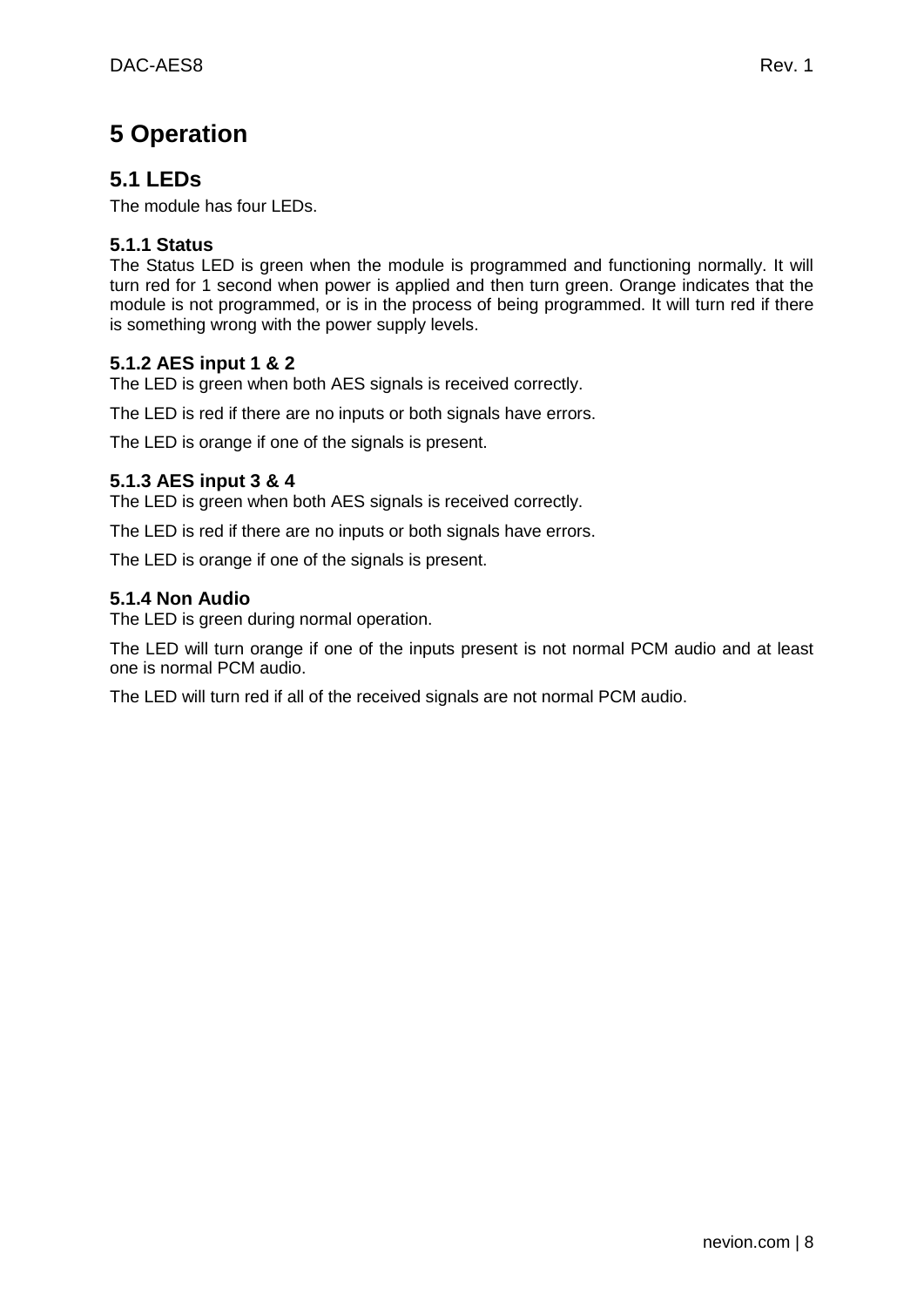## <span id="page-8-0"></span>**6 FLP4 commands**

FLP stands for Flashlink Protocol. The current revision of this protocol is 4, hence FLP4. This specification is available from Nevion Support.

The following FLP4 block commands are used in the monitoring and control of the module.

- ablk
- pwr

### <span id="page-8-1"></span>**6.1 ablk**

The "ablk" blocks correspond to the physical audio ports as follows.

| Block no.      | <b>Audio Port</b>   |
|----------------|---------------------|
| $\overline{0}$ | D/A stereo output 1 |
|                | D/A stereo output 2 |
| $\overline{2}$ | D/A stereo output 3 |
| $\overline{3}$ | D/A stereo output 4 |
| $\overline{4}$ | AES input to D/A 1  |
| 5              | AES input to D/A 2  |
| 6              | AES input to D/A 3  |
|                | AES input to D/A 4  |

Blocks 0 to 3 report and accept the "lvl" keyword followed by the maximum input level in cBu (dBu multiplied by 10).

i.e. ablk 0 lvl 240 cBu

Blocks 4 to 7 report input presence with the "freq" keyword followed by the received sample frequency or 'los' or 'lol'. Absence of signal is reported with 'los' while 'lol' indicates an unrecognized sample frequency.

i.e. ablk 4 input freq 44 kHz

### <span id="page-8-2"></span>**6.2 pwr**

The "pwr" blocks from 0 to 4 list the levels of the power supplies as measured by the microcontroller.

- $\bullet$  0 is the frame  $+5V$
- 1 is analogue +4.8V
- 2 is the frame +15V
- 3 is the frame -15V
- $\bullet$  4 is digital  $+3.3V$

The frame supplies are measured after the module fuses and filtering.

### <span id="page-8-3"></span>**6.3 On-site re-programming**

The module may be re-programmed on site with a GYDA Multicon system controller. Firmware will be provided by Nevion support when necessary.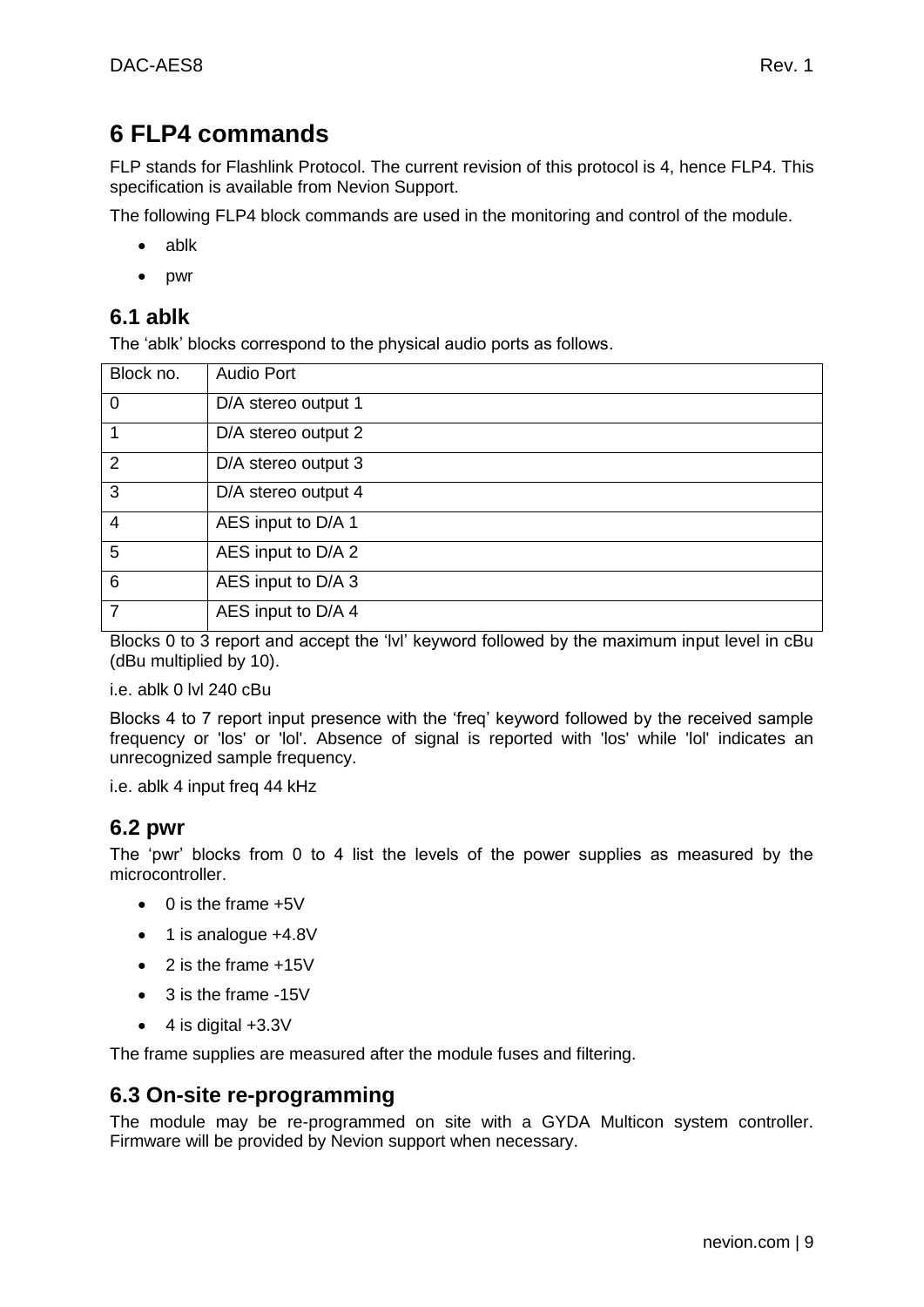### <span id="page-9-0"></span>**General environmental requirements for Nevion equipment**

- 1. The equipment will meet the guaranteed performance specification under the following environmental conditions:
- 
- Operating room temperature range: 0°C to 45°C<br>- Operating relative humidity range: <90% (non-condensing) - Operating relative humidity range:
- 2. The equipment will operate without damage under the following environmental conditions:
- Temperature range:  $-10^{\circ}$ C to 55°C
- Relative humidity range: <90% (non-condensing)
- -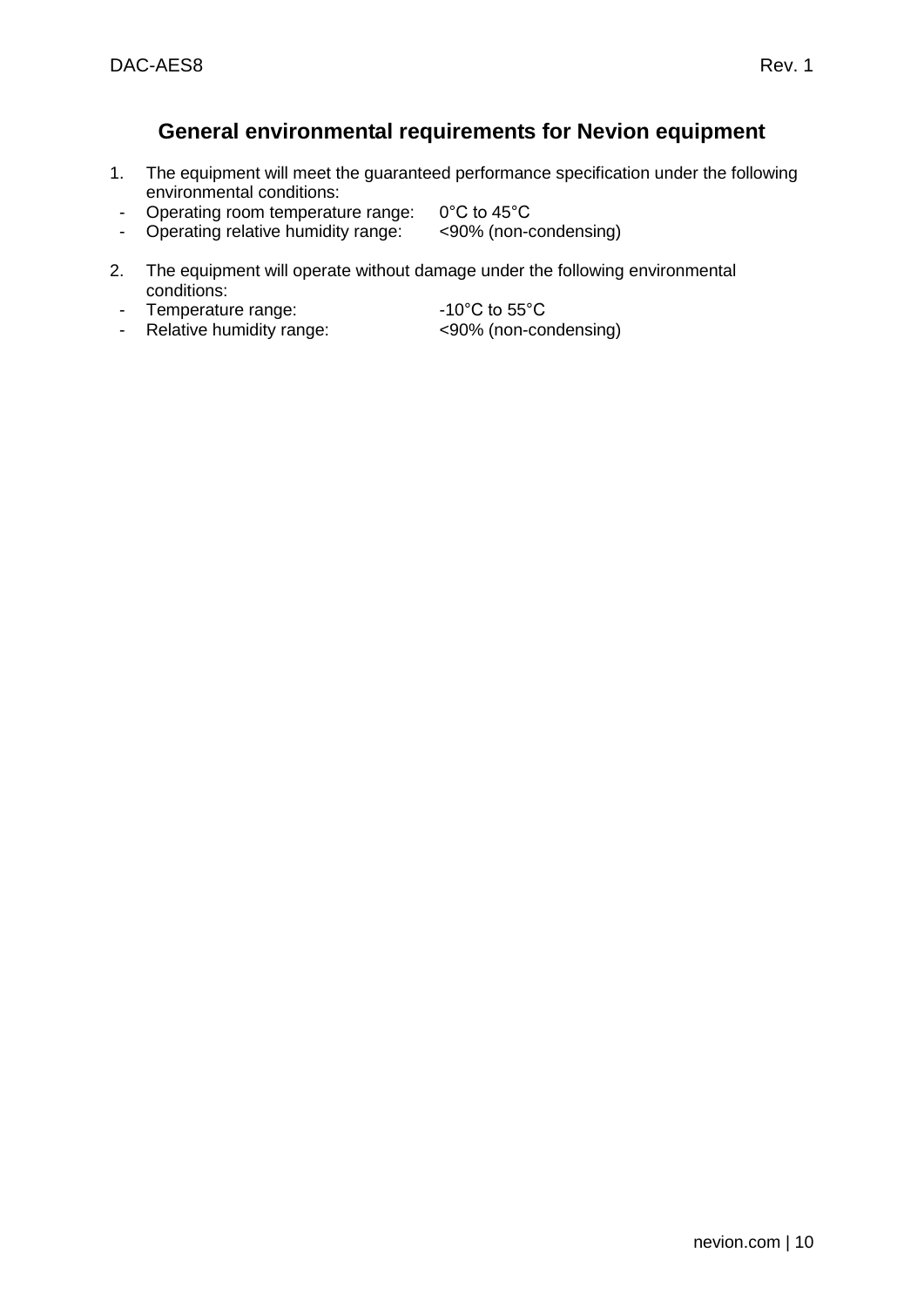## **Product Warranty**

<span id="page-10-0"></span>The warranty terms and conditions for the product(s) covered by this manual follow the General Sales Conditions by Nevion, which are available on the company web site:

## www.nevion.com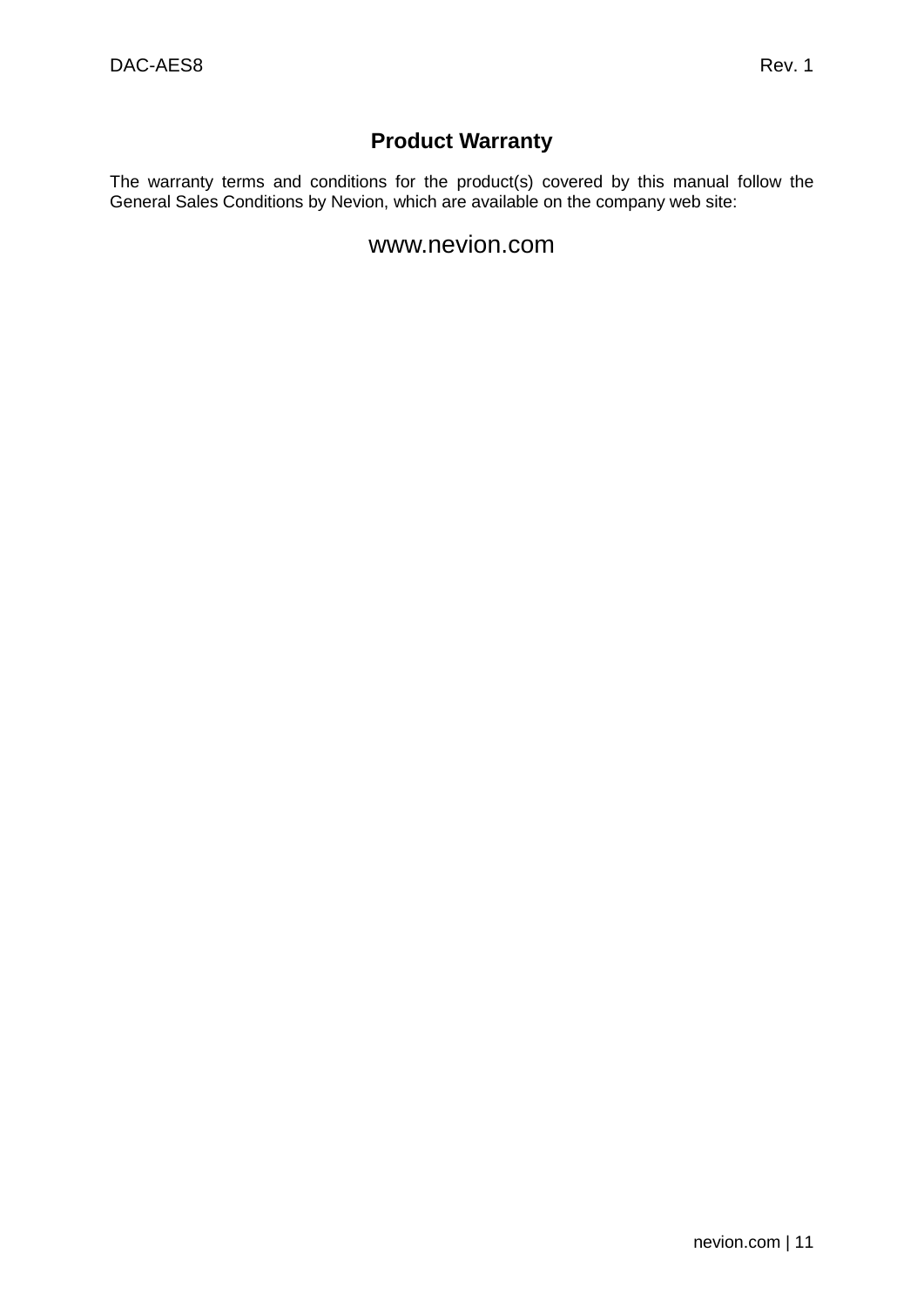## <span id="page-11-0"></span>**Appendix A Materials declaration and recycling information**

## <span id="page-11-1"></span>**A.1 Materials declaration**

For product sold into China after 1st March 2007, we comply with the "Administrative Measure on the Control of Pollution by Electronic Information Products". In the first stage of this legislation, content of six hazardous materials has to be declared. The table below shows the required information.

|                          |                   |           |           |                             | Toxic or hazardous substances and elements |                                                                                                        |
|--------------------------|-------------------|-----------|-----------|-----------------------------|--------------------------------------------|--------------------------------------------------------------------------------------------------------|
| 組成名稱<br><b>Part Name</b> | 鉛<br>Lead<br>(Pb) | 汞<br>(Hg) | 镉<br>(Cd) | 六价铬<br>Chromium<br>(Cr(VI)) | 多溴联苯<br>biphenyls<br>(PBB)                 | 多溴二苯醚<br>Mercury   Cadmium   Hexavalent   Polybrominated   Polybrominated<br>diphenyl ethers<br>(PBDE) |
| DAC-AES8                 | Ω                 | ∩         | Ω         |                             |                                            | റ                                                                                                      |

O: Indicates that this toxic or hazardous substance contained in all of the homogeneous materials for this part is below the limit requirement in SJ/T11363-2006.

X: Indicates that this toxic or hazardous substance contained in at least one of the homogeneous materials used for this part is above the limit requirement in SJ/T11363-2006.

This is indicated by the product marking:



## <span id="page-11-2"></span>**A.2 Recycling information**

Nevion provides assistance to customers and recyclers through our web site [http://www.nevion.com/.](http://www.nevion.com/) Please contact Nevion"s Customer Support for assistance with recycling if this site does not show the information you require.

Where it is not possible to return the product to Nevion or its agents for recycling, the following general information may be of assistance:

- Before attempting disassembly, ensure the product is completely disconnected from power and signal connections.
- All major parts are marked or labeled to show their material content.
- Depending on the date of manufacture, this product may contain lead in solder.
- Some circuit boards may contain battery-backed memory devices.